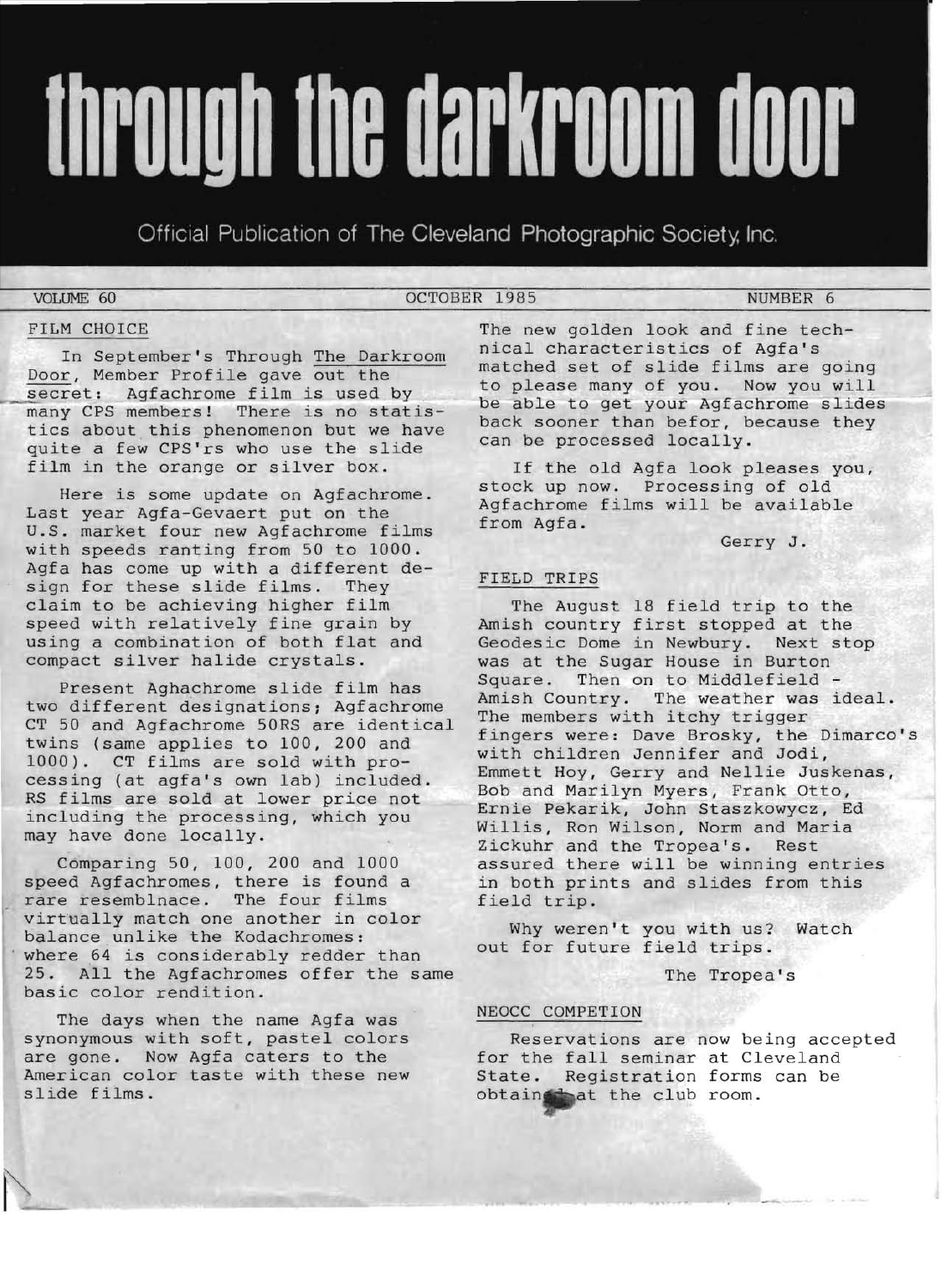## PHOTORAMA USA

Buy, trade and sell everything photographic at Photorama USA to be held on October 5 and 6 at the Cleveland Centre at 3100 Chester Avenue in Cleveland. Live models will be on hand testing your photographic skills. '

Photorama is open to the public. Admission is \$3,50 for adults and \$3.00 for children. Doors open at 10:00am .

CPS will be sharing a booth at Photorama with NEOCC. Many prints of CPS makers will be on display. Jim Kunkel, Joe DiMarco and the Tropeas will be taking turns manning the booth. Norm Zickuhr organized the entire effort. Thanks to all for a job will done. Maria T. Zickuhr

#### ART IN NATURE

Prepare now for the Art in Nature Special Print Competition together with the regular competition. One print from each printmaker of a nature subject portrayed in an artistic manner. See guidelines posted on club bulletin board.

The Art in Nature Slide competition is also approaching on October 11.

# Maria T. Zickuhr

#### SPECIAL PROGRAM

William Walzer of Akron, will present his travelogue/photo essay: "Canyon Lands-Indian Country". His presentation covers over a thousand miles of historical western America.

Over thirty people attended the "warming up to infrared" special program, presented by Russ Jirberg. So come on down and share in the fun! **\*\*\*\*\*\*\*\*\*\*\*\*\*\*\*\*\*\*\*\*\*\*\*\*\*\*\*\*\*\*\*\*\*\*\*\*\*** 

LAST call for the Hocking Hills field trip. Contact Joe DiMarco now if you wish to attend.

**\*\*\*\*\*\*\*\*\*\*\*\*\*\*\*\*\*\*\*\*\*\*\*\*\*\*\*\*\*\*\*\*\*\*\*\*\*** 

#### LENSE CLEANING

Up to now there were two items available to clean camera lenses or glass filters: lens cleaning tissue and lens cleaning fluid in a bottle. Now you can get them both in one: "PRO-PHOT", little packets which contain premoistened photowipes. Koby's camera store has them.

#### Gerry J.

#### **\*\*\*\*\*\*\*\*\*\*\*\*\*\*\*\*\*\*\*\*\*\*\*\*\*\*\*\*\*\*\*\*\*\*\*\***

# CALENDAR

#### October

- <sup>4</sup> . Pictorial Slides: Humor\*
- 8 Board Meeting
- 10 B&W Darkroom class starts: registration required
- 11 Nature Slides: Art in Nature\*
- 14 Fundamentals Class Starts: Registration required
- 18 Pictorial Prints\*
- 19/20 Hocking Hills Field Trip
- 25 "Canyon Lands-Indian Country"\*

#### November

- 1 Pictorial Slides\*<br>8 Nature Slides\*
- Nature Slides\*
- 12 Board Meeting
- 15 "100th Anniversary of the Orient Express" Henry Morrison\*
- 16 NEOCC Seminar
- 17 NEOCC Meeting Honors
- 21 Color Darkroom Starts: Registration required
- 22 Nature Prints: Art in Nature\*
- \*Visitors Welcome

**\*\*\*\*\*\*\*\*\*\*\*\*\*\*\*\*\*\*\*\*\*\*\*\*\*\*\*\*\*\*\*\*\*\*\*\*\*** 

|      | <b>EDITOR</b>             |               |  |
|------|---------------------------|---------------|--|
|      | RON VOJACEK351-0529       |               |  |
|      | 4015 Walter Avenue        |               |  |
|      | <b>BUSINESS MANAGER</b>   |               |  |
|      | FRANK OTTO 991-4286       |               |  |
|      | 3326 Dorchester Road      |               |  |
|      | <b>CIRCULATION</b>        |               |  |
|      | GERRY JUSKENAS 932-6019   |               |  |
| 1!   | 2896 Washington Boulevard |               |  |
|      | <b>PRESIDENT</b>          |               |  |
| k sk | MARIA ZICKUHR 351-6035    |               |  |
|      | 4234 W. 62                |               |  |
| Ld   | <b>VICE PRESIDENT</b>     | <b>MEMBER</b> |  |
| эu   | JOE EVANKO 221-7506       |               |  |
|      | 1422 Wyandotte            |               |  |
|      | <b>SECRETARY</b>          |               |  |
| r sk | GRETCHEN TROPEA261-8172   |               |  |
|      | 24001 Devoe Avenue        |               |  |
|      | <i><b>TREASURER</b></i>   |               |  |
|      | FRANK J. OTTO 991-4286    |               |  |
|      | 3326 Dorchester Road      |               |  |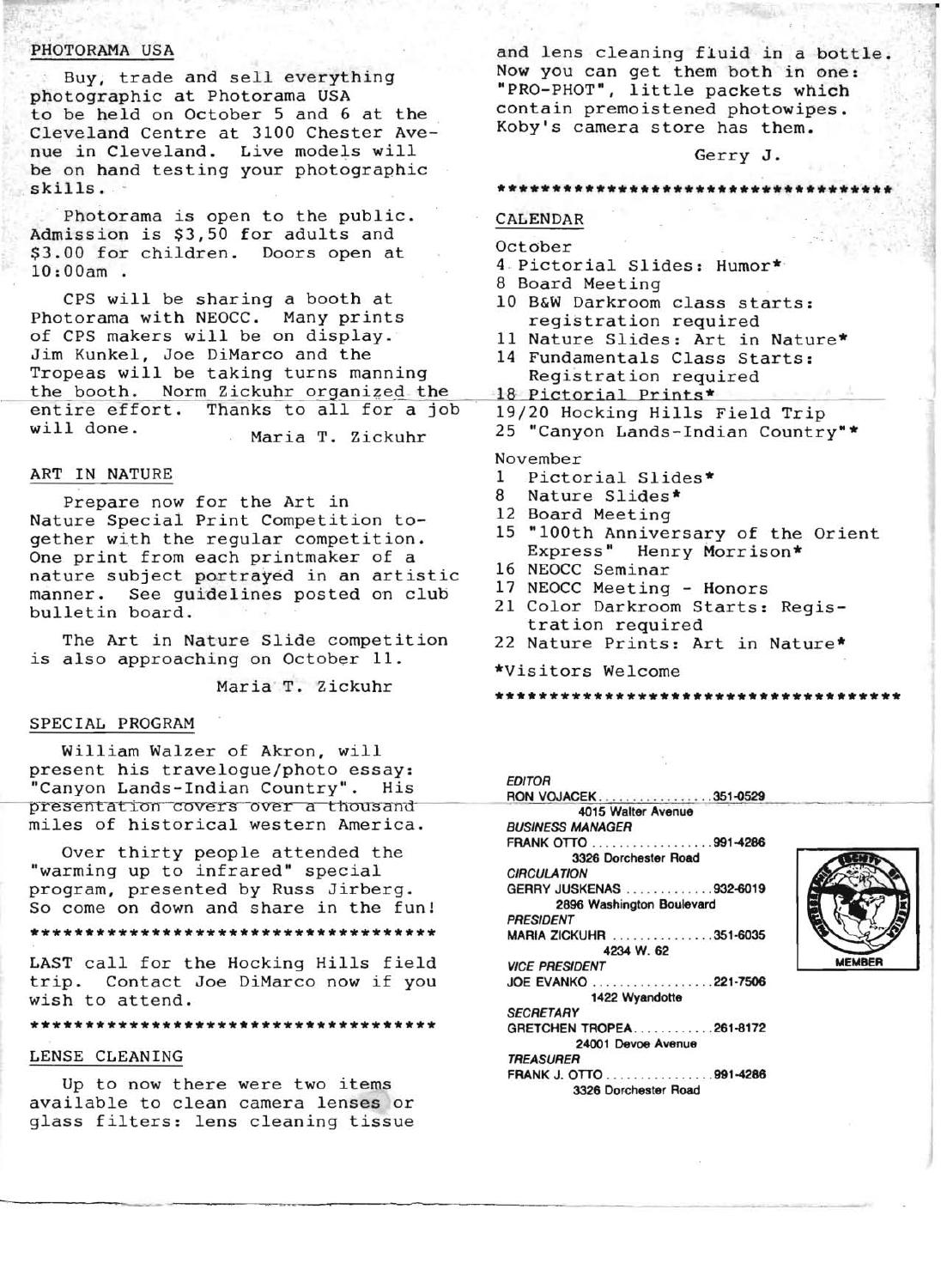PRESIDENT'S CORNER<br>During the month of September some very special programs were provided one for fun and fellowship and one for education and enjoyment. Old time movies were provided for fun and fellowship by Frank Vano. Many members who have not come down for a while<br>enioved the popcorn and movies. Russ enjoyed the popcorn and movies. Jirberg from NASA, provided a very interesting program on infra red photography. A different aspect of photography was presented\_to many members and guests. I am urging each of you to participate in these special programs being provided for your enjoyment.

I would, also like to invite each<br>club members to participate in a print I would, also like to invite each . show which will be displayed for the Christmas season. Each club member, both, slide makers and print makers, may submit one print which may be commercially made. The subject should be representing and aspect of the Christmans or Holiday season. The print can be any size between 8by10 to 16by20, including mat. Prints will be accepted on November 1. It would be great if all 140 club members participated! !

Maria T. Zickuhr

#### CPS PICNIC

Did anyone ever tell you to go fly a kite? Well everyone did at the CPS picnic at Edgewater Park. The most experienced of the kite flyers was Tom Dunn; highest kite flyer was Norm Zickuhr; and most handsome kite was Greg Toth's.

The water balloon contest was a real toss up between Jennifer and Jody DiMarco. Even Ruth and Gaylord Morrison tried their hands at tossing the '01 water balloon.

Maria T. Zickuhr

LOOK! For Frank Vano's print show now on display in the club room. Frank's show will be on display for all of October so come down and take a look!

#### MEMBERSHIP QUESTIONAIRE

Results of the membership questionaire, filled out in spring, have been most helpful in planning<br>the new year. Thirty percent of th Thirty percent of the<br>were returned. Below questionaires were returned. are some ideas and suggestions which were:

- 1. More how to's
- 2. Print shows
- 3. Use more outside photographers
- 4. Increase publicity
- 5. Campaign to get student members
- 6. Joint meetings with other clubs
- 7. T-shirts with logo
- 8. Assigned subjects (multiple requests)
- 9. Special & general interest programs
- 10.Do some instructional programs
- 11.Discuss prints/slides without competion
- 12.Get printmakers & slidemakers together

Thank you for your input. You will see many of your suggestions turn into reality in the coming months. Maria T. Zickuhr

#### FOCUS AND EXPOSURE

Ruth and Gaylor Morrison will be vacationing out west. Ron Wilson and Joe Brilla were winners in a slide competion at the Geauga County Fair. Frank Otto presented an excellent Photo Essay on the Cleveland Zoo. Bob Burn just returned from a trip out west.

Gerry Juskenas and Gretchen Tropea have been listed in the Who's Who in the PSA Journal Color Slide section.

Gerry also appears in the nature slide and photo-travel sections. Recently Gerry has been awarded a 3rd star in the PSA color slide and nature slide division.

#### DEADLINE

Please feel free to submit articles about photography or club members. All articles must be submitted to me by September 25.

Ron Vojacek